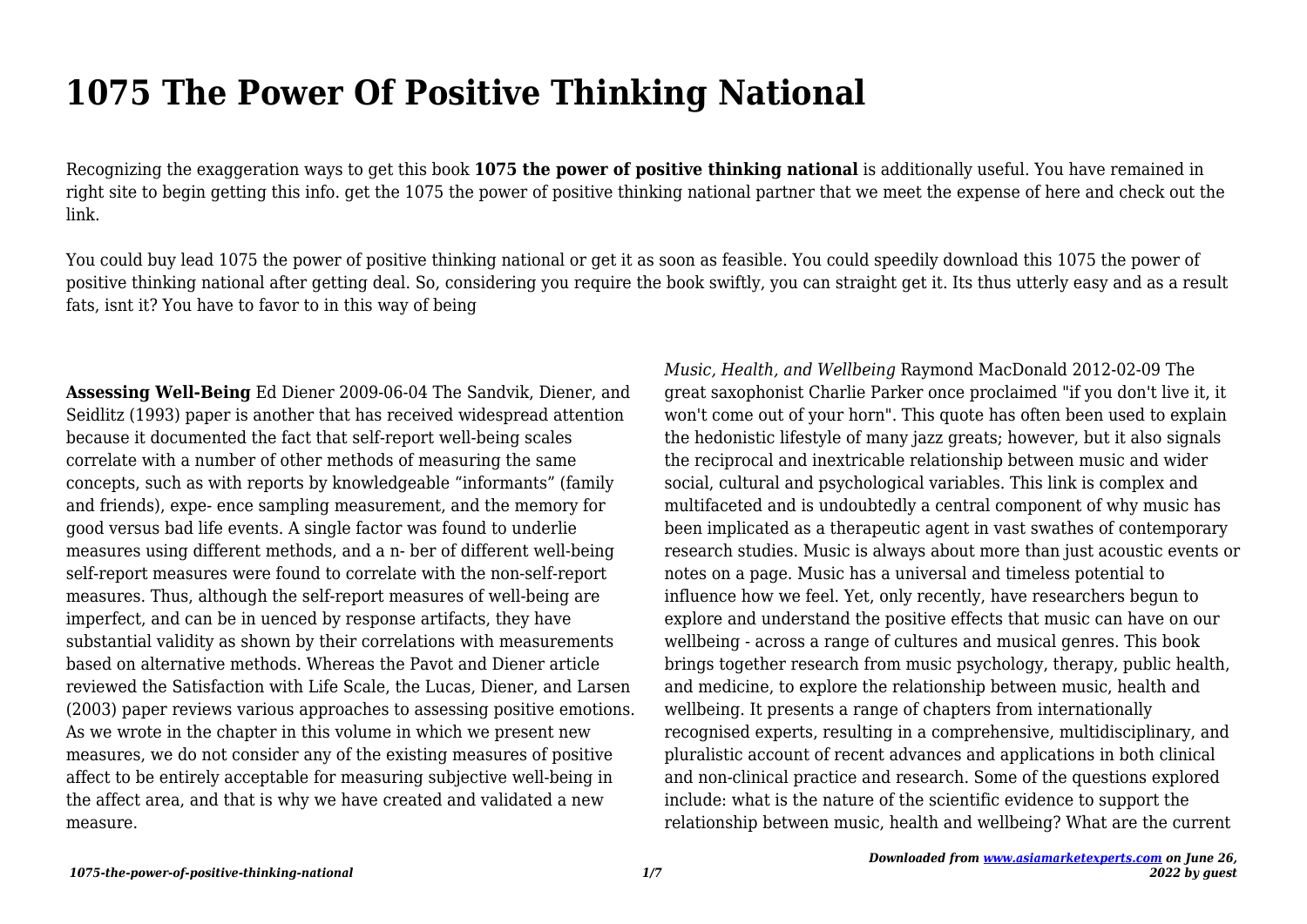views from different disciplines on empirical observations and methodological issues concerning the effects of musical interventions on health-related processes? What are the mechanisms which drive these effects and how can they be utilised for building robust theoretical frameworks for future work? For the first time, research from disciplines including neuroscience of music, music therapy, psychophysiology and epidemiology of music, community music and music education is synthesised and presented together to further our understanding of music and health in one single volume, ensuring that closely related strands of research in different disciplines are brought together into a authoritative, comprehensive and robust collection of chapters. This book is a timely and unique response to an explosion of interest in the relationship between music, health, and wellbeing and will be invaluable resources for students, administrators and researchers in the humanities, social and medical sciences alike.

Reading Picture Books with Children Megan Dowd Lambert 2015-11-03 A new, interactive approach to storytime, The Whole Book Approach was developed in conjunction with the Eric Carle Museum of Picture Book Art and expert author Megan Dowd Lambert's graduate work in children's literature at Simmons College, offering a practical guide for reshaping storytime and getting kids to think with their eyes. Traditional storytime often offers a passive experience for kids, but the Whole Book approach asks the youngest of readers to ponder all aspects of a picture book and to use their critical thinking skills. Using classic examples, Megan asks kids to think about why the trim size of Ludwig Bemelman's Madeline is so generous, or why the typeset in David Wiesner's Caldecott winner,The Three Pigs, appears to twist around the page, or why books like Chris Van Allsburg's The Polar Express and Eric Carle's The Very Hungry Caterpillar are printed landscape instead of portrait. The dynamic discussions that result from this shared reading style range from the profound to the hilarious and will inspire adults to make children's responses to text, art, and design an essential part of storytime. Epilepsy Across the Spectrum Institute of Medicine 2012-07-29 Although epilepsy is one of the nation's most common neurological disorders,

public understanding of it is limited. Many people do not know the causes of epilepsy or what they should do if they see someone having a seizure. Epilepsy is a complex spectrum of disorders that affects an estimated 2.2 million Americans in a variety of ways, and is characterized by unpredictable seizures that differ in type, cause, and severity. Yet living with epilepsy is about much more than just seizures; the disorder is often defined in practical terms, such as challenges in school, uncertainties about social situations and employment, limitations on driving, and questions about independent living. The Institute of Medicine was asked to examine the public health dimensions of the epilepsies, focusing on public health surveillance and data collection; population and public health research; health policy, health care, and human services; and education for people with the disorder and their families, health care providers, and the public. In Epilepsy Across the Spectrum, the IOM makes recommendations ranging from the expansion of collaborative epilepsy surveillance efforts, to the coordination of public awareness efforts, to the engagement of people with epilepsy and their families in education, dissemination, and advocacy for improved care and services. Taking action across multiple dimensions will improve the lives of people with epilepsy and their families. The realistic, feasible, and action-oriented recommendations in this report can help enable short- and long-term improvements for people with epilepsy. For all epilepsy organizations and advocates, local, state, and federal agencies, researchers, health care professionals, people with epilepsy, as well as the public, Epilepsy Across the Spectrum is an essential resource. **What Works in Girls' Education** Gene B Sperling 2015-09-29 Hardheaded evidence on why the returns from investing in girls are so high that no nation or family can afford not to educate their girls. Gene Sperling, author of the seminal 2004 report published by the Council on Foreign Relations, and Rebecca Winthrop, director of the Center for Universal Education, have written this definitive book on the importance of girls' education. As Malala Yousafzai expresses in her foreword, the idea that any child could be denied an education due to poverty, custom, the law, or terrorist threats is just wrong and unimaginable. More than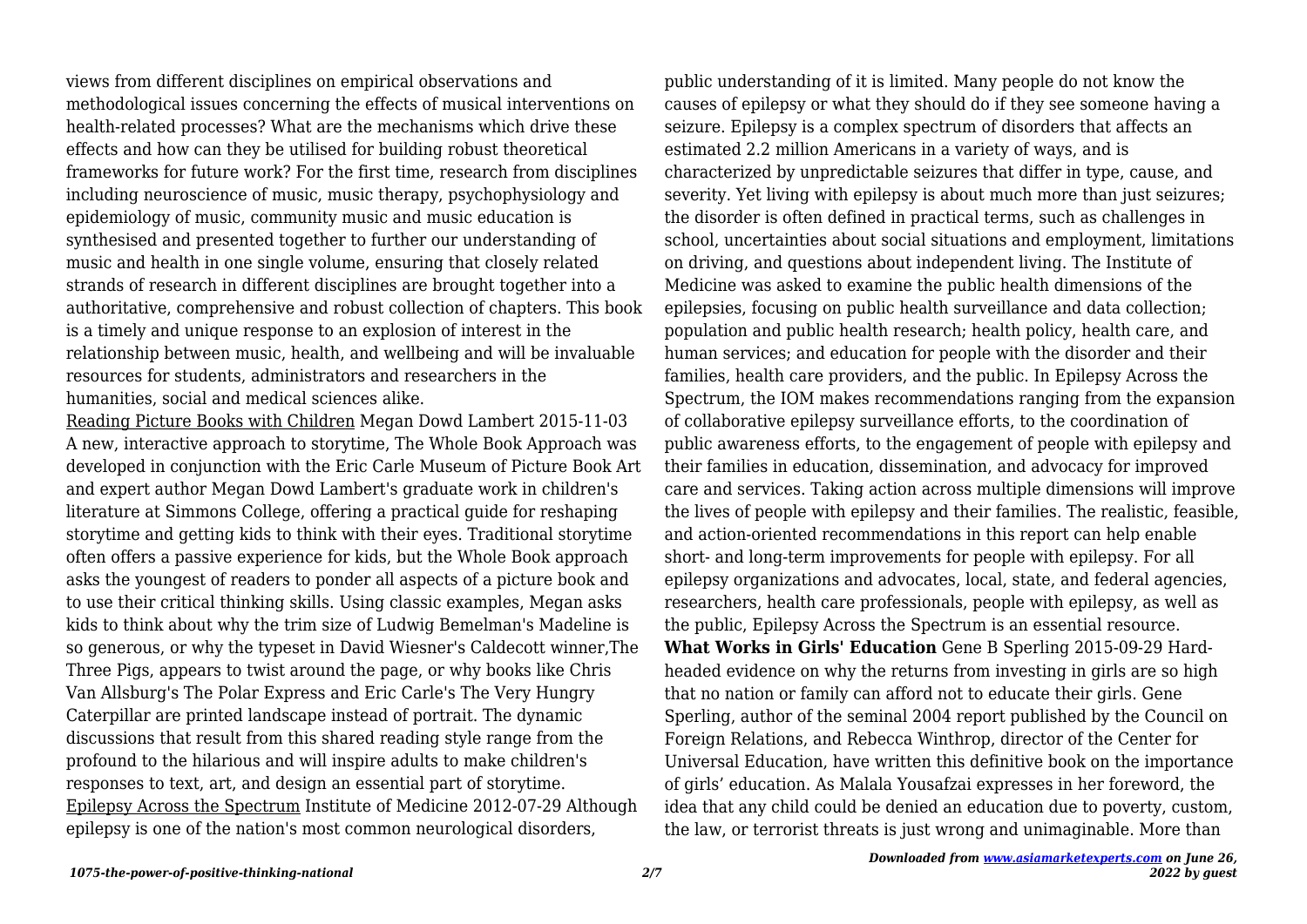1,000 studies have provided evidence that high-quality girls' education around the world leads to wide-ranging returns: Better outcomes in economic areas of growth and incomes Reduced rates of infant and maternal mortality Reduced rates of child marriage Reduced rates of the incidence of HIV/AIDS and malaria Increased agricultural productivity Increased resilience to natural disasters Women's empowerment What Works in Girls' Education is a compelling work for both concerned global citizens, and any academic, expert, nongovernmental organization (NGO) staff member, policymaker, or journalist seeking to dive into the evidence and policies on girls' education.

Postwar America James Ciment 2015-03-26 From the outbreak of the Cold War to the rise of the United States as the last remaining superpower, the years following World War II were filled with momentous events and rapid change. Diplomatically, economically, politically, and culturally, the United States became a major influence around the globe. On the domestic front, this period witnessed some of the most turbulent and prosperous years in American history. "Postwar America: An Encyclopedia of Social, Political, Cultural, and Economic History" provides detailed coverage of all the remarkable developments within the United States during this period, as well as their dramatic impact on the rest of the world. A-Z entries address specific persons, groups, concepts, events, geographical locations, organizations, and cultural and technological phenomena. Sidebars highlight primary source materials, items of special interest, statistical data, and other information; and Cultural Landmark entries chronologically detail the music, literature, arts, and cultural history of the era. Bibliographies covering literature from the postwar era and about the era are also included, as are illustrations and specialized indexes.

Calvin Meets Voltaire Jennifer Powell McNutt 2016-04-15 In 1754, Voltaire, one of the most famous and provocative writers of the period, moved to the city of Geneva. Little time passed before he instigated conflict with the clergy and city as he publicly maligned the memory of John Calvin, promoted the culture of the French theater, and incited political unrest within Genevan society. Conflict with the clergy reached a fever pitch in 1757 when Jean d'Alembert published the article 'Genève' for the Encyclopédie. Much to the consternation of the clergy, his article both castigated Calvin and depicted his clerical legacy as Socinian. Since then, little has been resolved over the theological position of Calvin's clerical legacy while much has been made of their declining significance in Genevan life during the Enlightenment era. Based upon a decade of research on the sources at Geneva's Archives d'État and Bibliothèque de Genève, this book provides the first comprehensive monograph devoted to Geneva's Enlightenment clergy. Examination of the social, political, theological, and cultural encounter of the Reformation with the Enlightenment in the figurative meeting of Calvin and Voltaire brings to light the life, work, and thought of Geneva's eighteenth-century clergy. In addition to examination of the convergence with the philosophes, prosopographical research uncovers clerical demographics at work. Furthermore, the nature of clerical involvement in Genevan society and periods of political unrest are considered along with the discovery of a 'Reasonable Calvinism' at work in the public preaching and liturgy of Genevan worship. This research moves Geneva's narrative beyond a simplistic paradigm of 'decline' and secularization, offers further evidence for a revisionist understanding of the Enlightenment's engagement with religion, and locates Geneva's clergy squarely in the newly emerging category of the 'Religious Enlightenment.' Finally, the significance of French policy from the Revocat

Happiness Ed Diener 2011-09-07 Utilizing sophisticated methodology and three decades of research by the world's leading expert on happiness, Happiness challenges the present thinking of the causes and consequences of happiness and redefines our modern notions of happiness. shares the results of three decades of research on our notions of happiness covers the most important advances in our understanding of happiness offers readers unparalleled access to the world's leading experts on happiness provides "real world" examples that will resonate with general readers as well as scholars Winner of the 2008 PSP Prose Award for Excellence in Psychology, Professional and Scholarly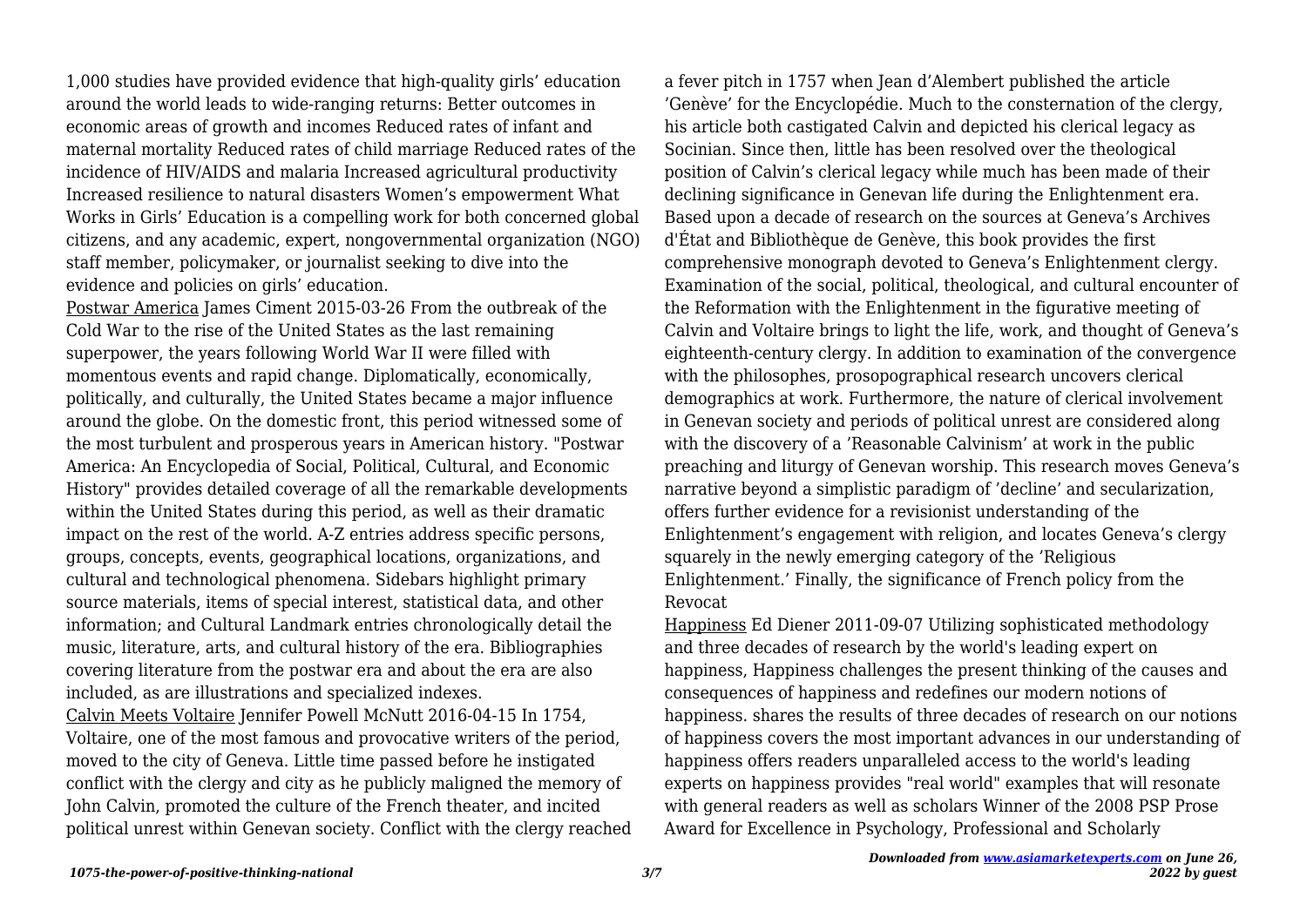# Publishing Division of the Association of American Publishers **Journal of the National Cancer Institute** 1988

Fish and Wildlife News U.S. Fish and Wildlife Service 1980 **The Emotional Power of Music** Tom Cochrane 2013-07-18 How can an abstract sequence of sounds so intensely express emotional states? How does music elicit or arouse our emotions? What happens at the physiological and neural level when we listen to music? How do composers and performers practically manage the expressive powers of music? How have societies sought to harness the powers of music for social or therapeutic purposes? In the past ten years, research into the topic of music and emotion has flourished. In addition, the relationship between the two has become of interest to a broad range of disciplines in both the sciences and humanities. The Emotional Power of Music is a multidisciplinary volume exploring the relationship between music and emotion. Bringing together contributions from psychologists, neuroscientists, musicologists, musicians, and philosophers, the volume presents both theoretical perspectives and in-depth explorations of particular musical works, as well as first-hand reports from music performers and composers. In the first section of the book, the authors consider the expression of emotion within music, through both performance and composing. The second section explores how music can stimulate the emotions, considering the psychological and neurological mechanisms that underlie music listening. The third section explores how different societes have sought to manage and manipulate the power of music. The book is valuable for those in the fields of music psychology and music education, as well as philosophy and musicology

#### **The Directory of U.S. Trademarks** 1993

*Congressional Record* United States. Congress 1969

**Handbook of Child Psychology, Social, Emotional, and Personality Development** William Damon 2006-06-12 Part of the authoritative fourvolume reference that spans the entire field of child development and has set the standard against which all other scholarly references are compared. Updated and revised to reflect the new developments in the field, the Handbook of Child Psychology, Sixth Edition contains new

chapters on such topics as spirituality, social understanding, and nonverbal communication. Volume 3: Social, Emotional, and Personality Development, edited by Nancy Eisenberg, Arizona State University, covers mechanisms of socialization and personality development, including parent/child relationships, peer relationships, emotional development, gender role acquisition, pro-social and anti-social development, motivation, achievement, social cognition, and moral reasoning, plus a new chapter on adolescent development. *Cobbett's Parliamentary History of England* 1816 The Independent Leonard Bacon 1884

Encyclopedia of Strategic Leadership and Management Wang, Victor C. X. 2016-12-12 Strategic leadership techniques are the cornerstone to positive growth and prosperity within businesses and organizations. Implementing new management strategies and practices helps to ensure managers are optimizing their resources and driving innovation. The Encyclopedia of Strategic Leadership and Management investigates emergent administrative techniques and business practices being utilized within corporate and educational settings. Highlighting empirical research and best practices within the field, this encyclopedia will be an authoritative reference source for students, researchers, faculty, librarians, managers, and leaders across various disciplines and cultures. **Cobbett's Parliamentary History of England: 1788-1789** Great Britain. Parliament 1816

# **Fish and Wildlife News** 1980

**The Developing Mind, Third Edition** Daniel J. Siegel 2020-05-27 This highly influential work--now in a revised and expanded third edition incorporating major advances in the field--gives clinicians, educators, and students a new understanding of what the mind is, how it grows, and how to promote healthy development and resilience. Daniel J. Siegel synthesizes cutting-edge research from multiple disciplines, revealing the ways in which neural processes are fundamentally shaped by interpersonal relationships throughout life. And even when early experiences are not optimal, building deeper connections to other people and to one's own internal experience remains a powerful resource for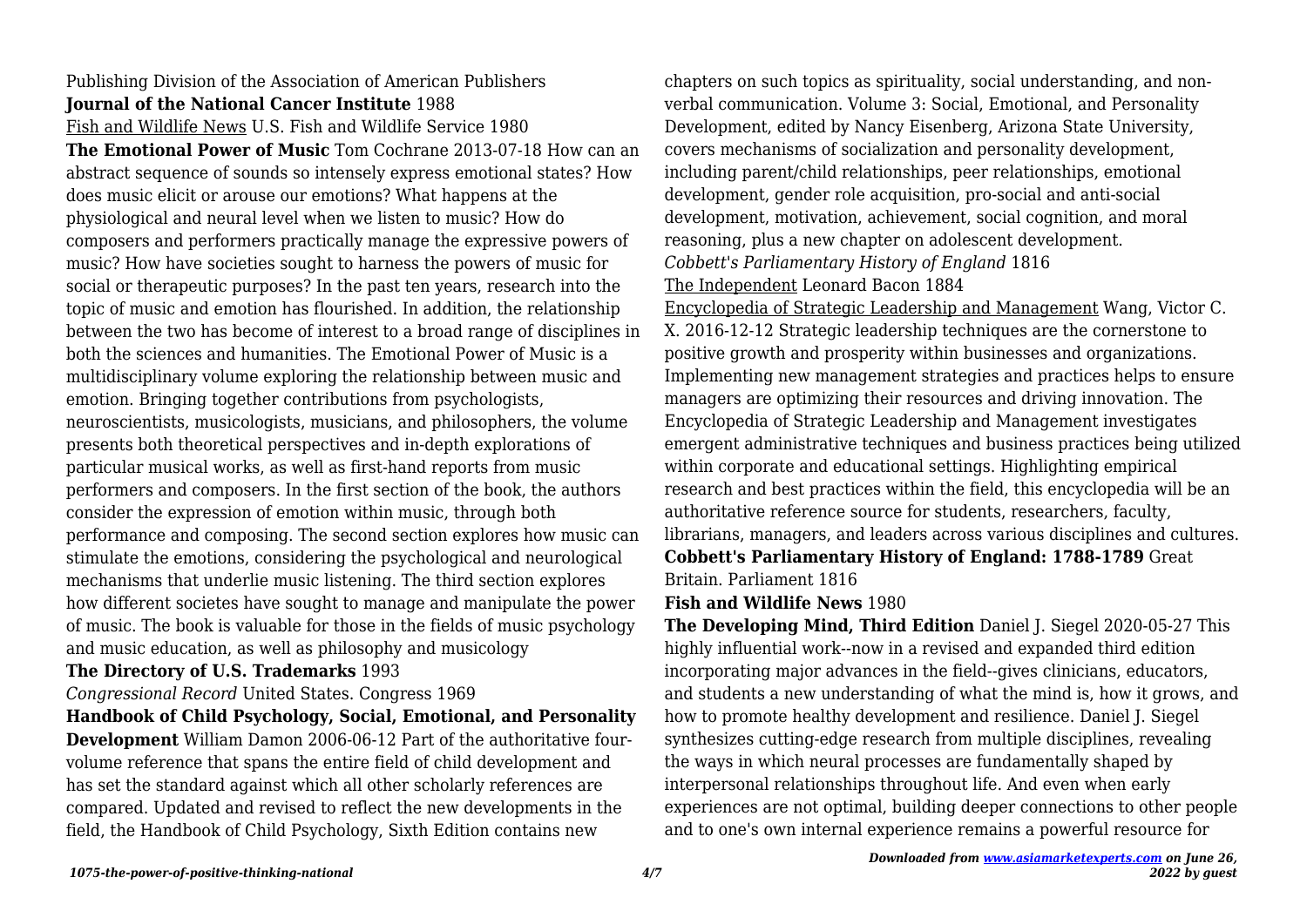growth. Professors praise the book's utility in courses from developmental psychology and child development to neuroscience and counseling. New to This Edition \*Incorporates findings from a huge body of recent research; over 1,000 citations added. \*Revisits and refines the core hypotheses of interpersonal neurobiology. \*Chapter on the experience of belonging and the development of identity. \*New or expanded discussions of behavioral epigenetics, the default mode network of the brain, social neuroscience, cultural and gender issues, theory of mind, the Wheel of Awareness contemplative practice, the science of consciousness, and more.

# The Parliamentary History of England from the Earliest Period to the Year 1803 1816

**The Parliamentary History of England, from the Earliest Period to the Year 1803** William Cobbett 1816

American Foreign Policy, Current Documents 1967

**Congressional Record Index** 1962 Includes history of bills and resolutions.

*Parenting Matters* National Academies of Sciences, Engineering, and Medicine 2016-11-21 Decades of research have demonstrated that the parent-child dyad and the environment of the familyâ€"which includes all primary caregiversâ€"are at the foundation of children's well- being and healthy development. From birth, children are learning and rely on parents and the other caregivers in their lives to protect and care for them. The impact of parents may never be greater than during the earliest years of life, when a child's brain is rapidly developing and when nearly all of her or his experiences are created and shaped by parents and the family environment. Parents help children build and refine their knowledge and skills, charting a trajectory for their health and wellbeing during childhood and beyond. The experience of parenting also impacts parents themselves. For instance, parenting can enrich and give focus to parents' lives; generate stress or calm; and create any number of emotions, including feelings of happiness, sadness, fulfillment, and anger. Parenting of young children today takes place in the context of significant ongoing developments. These include: a rapidly growing body

of science on early childhood, increases in funding for programs and services for families, changing demographics of the U.S. population, and greater diversity of family structure. Additionally, parenting is increasingly being shaped by technology and increased access to information about parenting. Parenting Matters identifies parenting knowledge, attitudes, and practices associated with positive developmental outcomes in children ages 0-8; universal/preventive and targeted strategies used in a variety of settings that have been effective with parents of young children and that support the identified knowledge, attitudes, and practices; and barriers to and facilitators for parents' use of practices that lead to healthy child outcomes as well as their participation in effective programs and services. This report makes recommendations directed at an array of stakeholders, for promoting the wide-scale adoption of effective programs and services for parents and on areas that warrant further research to inform policy and practice. It is meant to serve as a roadmap for the future of parenting policy, research, and practice in the United States.

# **The Railway Record** 1848

# *Asia Yearbook* 1975

**Race on the Brain** Jonathan Kahn 2017-11-07 Of the many obstacles to racial justice in America, none has received more recent attention than the one that lurks in our subconscious. As social movements and policing scandals have shown how far from being "postracial" we are, the concept of implicit bias has taken center stage in the national conversation about race. Millions of Americans have taken online tests purporting to show the deep, invisible roots of their own prejudice. A recent Oxford study that claims to have found a drug that reduces implicit bias is only the starkest example of a pervasive trend. But what do we risk when we seek the simplicity of a technological diagnosis—and solution—for racism? What do we miss when we locate racism in our biology and our brains rather than in our history and our social practices? In Race on the Brain, Jonathan Kahn argues that implicit bias has grown into a master narrative of race relations—one with profound, if unintended, negative consequences for law, science, and society. He emphasizes its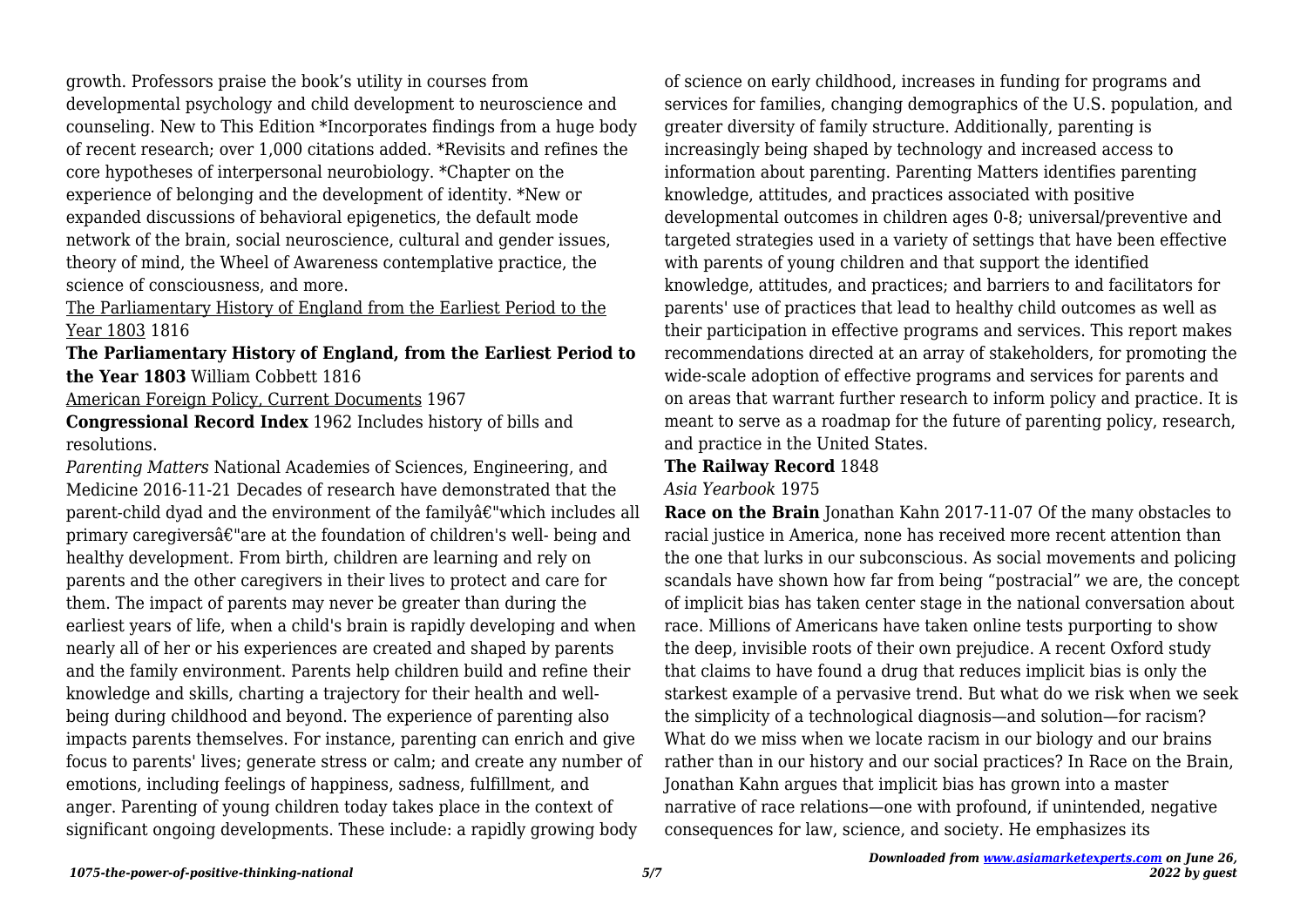limitations, arguing that while useful as a tool to understand particular types of behavior, it is only one among several tools available to policy makers. An uncritical embrace of implicit bias, to the exclusion of power relations and structural racism, undermines wider civic responsibility for addressing the problem by turning it over to experts. Technological interventions, including many tests for implicit bias, are premised on a color-blind ideal and run the risk of erasing history, denying present reality, and obscuring accountability. Kahn recognizes the significance of implicit social cognition but cautions against seeing it as a panacea for addressing America's longstanding racial problems. A bracing corrective to what has become a common-sense understanding of the power of prejudice, Race on the Brain challenges us all to engage more thoughtfully and more democratically in the difficult task of promoting racial justice.

*Cobbett's Parliamentary History of England* Great Britain. Parliament 1816

Managing Intercollegiate Athletics Daniel Covell 2019-03-07 This practical, comprehensive book combines solid theoretical concepts with relevant examples, extensive factual information, and important insider perspectives to help prepare students who are interested in pursuing a career in collegiate athletics management. The authors' in-depth discussions reveal the inner workings of athletic departments and the conferences and governing organizations that impact them. Using examples from institutions of varying sizes and representing numerous conferences, associations, and divisions, Managing Intercollegiate Athletics, second edition, provides an extensive view of management processes such as generating revenue to cover expenses; recruiting and its mechanics and regulations; the role of the conferences and national governing bodies; and academic standards, reform, and fraud. New to the second edition is an increased emphasis on the impact of division, institution, and department missions and goals on decision making. The book also includes new discussions of the application of management functions--including goal setting, decision making, and strategic management--on intercollegiate athletics at various levels. Adding to the practical nature of the book, and providing an important critical-thinking component to each chapter, are "Practitioner Perspectives." These contributions demonstrate how and why administrators make and implement their decisions, and they present creative problem-solving ideas for readers that they can use in their own careers. New Practitioner Perspectives in this edition provide, for example, an insider's view from an NCAA vice president, a conference commissioner, and a Division I athletic director. Chapters also feature one or more Case Studies offering an in-depth look at how institutions grapple with management challenges. In the second edition, new case studies look at the NCAA's leadership role in the Penn State University abuse case, the role of the TRAC model to ensure data-based decision making in terminating the University of Alabama at Birmingham football program, and others. These case studies and accompanying questions can serve as starting points for class discussion.

# **The Parliamentary History of England from the Earliest Period to the Year 1803** Great Britain. Parliament 1816 **Annual Report** St. Louis Public Library 1939

**Sleep Disorders and Sleep Deprivation** Institute of Medicine 2006-10-13 Clinical practice related to sleep problems and sleep disorders has been expanding rapidly in the last few years, but scientific research is not keeping pace. Sleep apnea, insomnia, and restless legs syndrome are three examples of very common disorders for which we have little biological information. This new book cuts across a variety of medical disciplines such as neurology, pulmonology, pediatrics, internal medicine, psychiatry, psychology, otolaryngology, and nursing, as well as other medical practices with an interest in the management of sleep pathology. This area of research is not limited to very young and old patientsâ€"sleep disorders reach across all ages and ethnicities. Sleep Disorders and Sleep Deprivation presents a structured analysis that explores the following: Improving awareness among the general public and health care professionals. Increasing investment in interdisciplinary somnology and sleep medicine research training and mentoring activities. Validating and developing new and existing technologies for